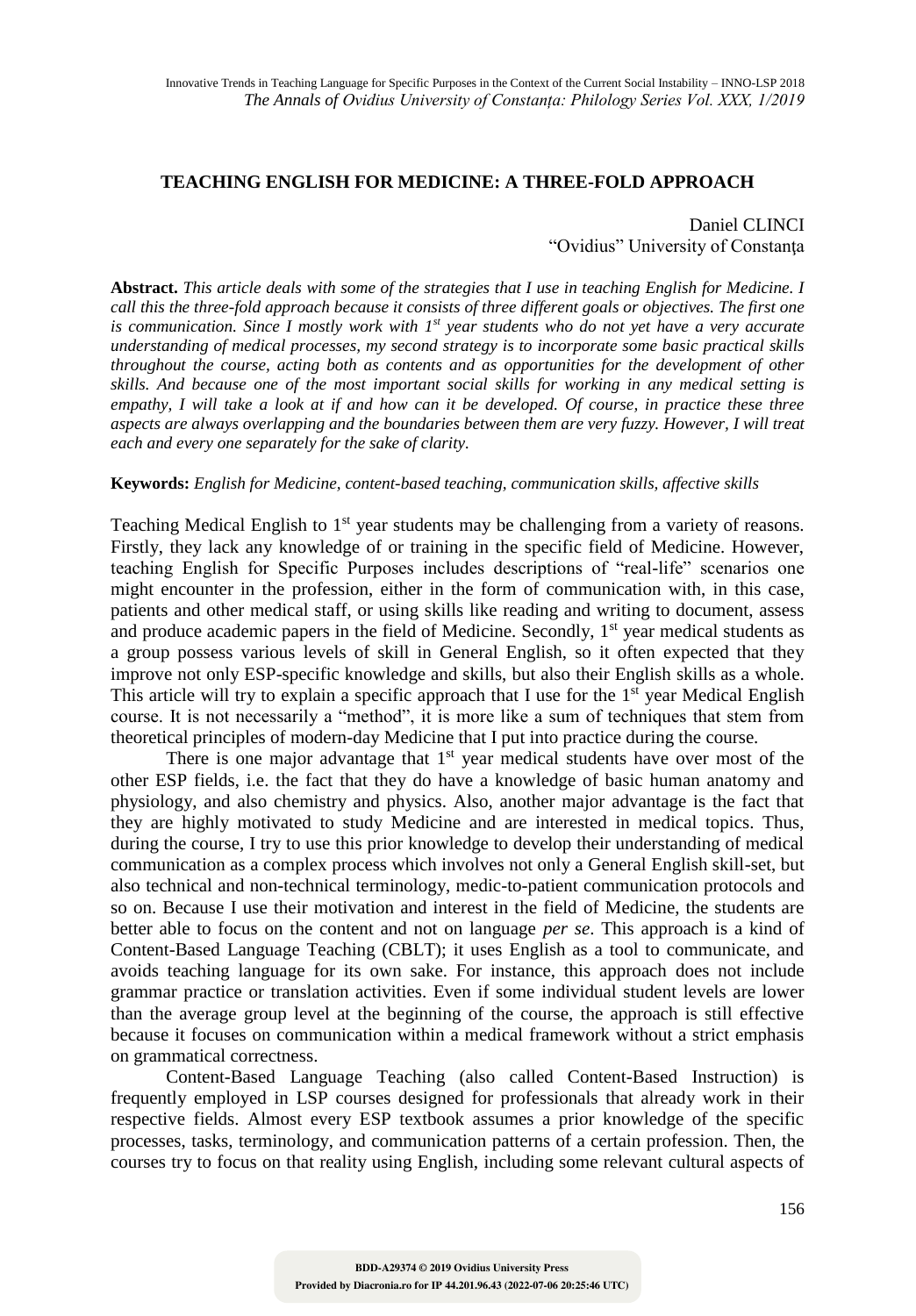working in international English-speaking environments. Thus, they integrate some sort of Content-Based method. However, as Stryker and Leaver notice,

In spite of broad recognition that the best way to learn these skills is by *doing* them, not just by studying about them or performing exercises and drills, our traditional foreign language classes resemble music classes in which all of the learners` time is spent practicing scales and studying theory, and they are not permitted to play any real piece until they are proficient enough to give a recital. Content-based foreign language instruction, on the other hand, encourages students to learn a new language by playing real pieces actually *using* that language, from the very first class, as a real means of communication. Furthermore, the philosophy of content-based instruction (CBI) aims at empowering students to become independent learners and continue the learning process beyond the classroom. (Stryker, Leaver 3)

The goal of any ESP course is, obviously, to help students understand the basics of language learning and be able to continue learning, usually *by using* the language. To get there, they need an immersion in specific topics, or contents. But courses and textbooks designed for a global or international audience are not always relevant when it comes to local professional or social issues. Of course, we may use materials designed specifically for ESP, but we should also try to include more particular elements.

There are three key components of a CBLT course, according to Stryker and Leaver: "it is based on a subject matter core", "uses authentic language and texts", and "is appropriate to the needs of a specific group of students" (Stryker, Leaver 5). The subject-matter core is probably the first thing we think about when we talk about CBLT: content, not grammar, meaning, not form, a top-down approach etc. There are a number of issues we must consider when dealing with the subject-matter of a CBLT course. Firstly, there is the question about grammar. Is it going to be included naturally into the course or completely left out? Stryker and Leaver argue that content-based classes overcome the "artificial separation between language instruction and subject-matter" (Stryker, Leaver 7). From my point of view, language-based activities can be completely left out because we can rely on the content to naturally develop grammatical patterns, linguistic building blocks and chunks that can be used to convey meaning. Secondly, there is a question of subject-matter selection. Since my course is designed for  $1<sup>st</sup>$  year students, I usually pick very simple topics, at the same time trying to strike a balance between content and communication practice. The third issue is the teacher`s knowledge of the contents. Of course, anyone teaching such a course should research and investigate some of the basic practices of the field. On the other hand, empowering students by allowing them to explain, debate, research and so on, thus assuming part of the teacher`s role, contributes to the development of a learning process that extends outside the classroom.

The use of authentic texts and language is something very easy to do using YouTube videos, various articles, case studies and so on. The main point to consider is to use materials for which the students already have "schemata" ("the relevant linguistic, content, and cultural background knowledge") (Stryker, Leaver 9).

The needs of a particular group of students such as medical students gravitate around communication in various contexts. As a pre-requisite, they need to understand basic professional contexts, so they develop the ability to adapt to more complicated ones. Stryker and Leaver suggest that the teacher should use a combination of strategies, like "expository approaches: lectures, readings, presentations, and discussions and experiential approaches: role plays, workshops, simulations, field trips, demonstrations, and interaction with native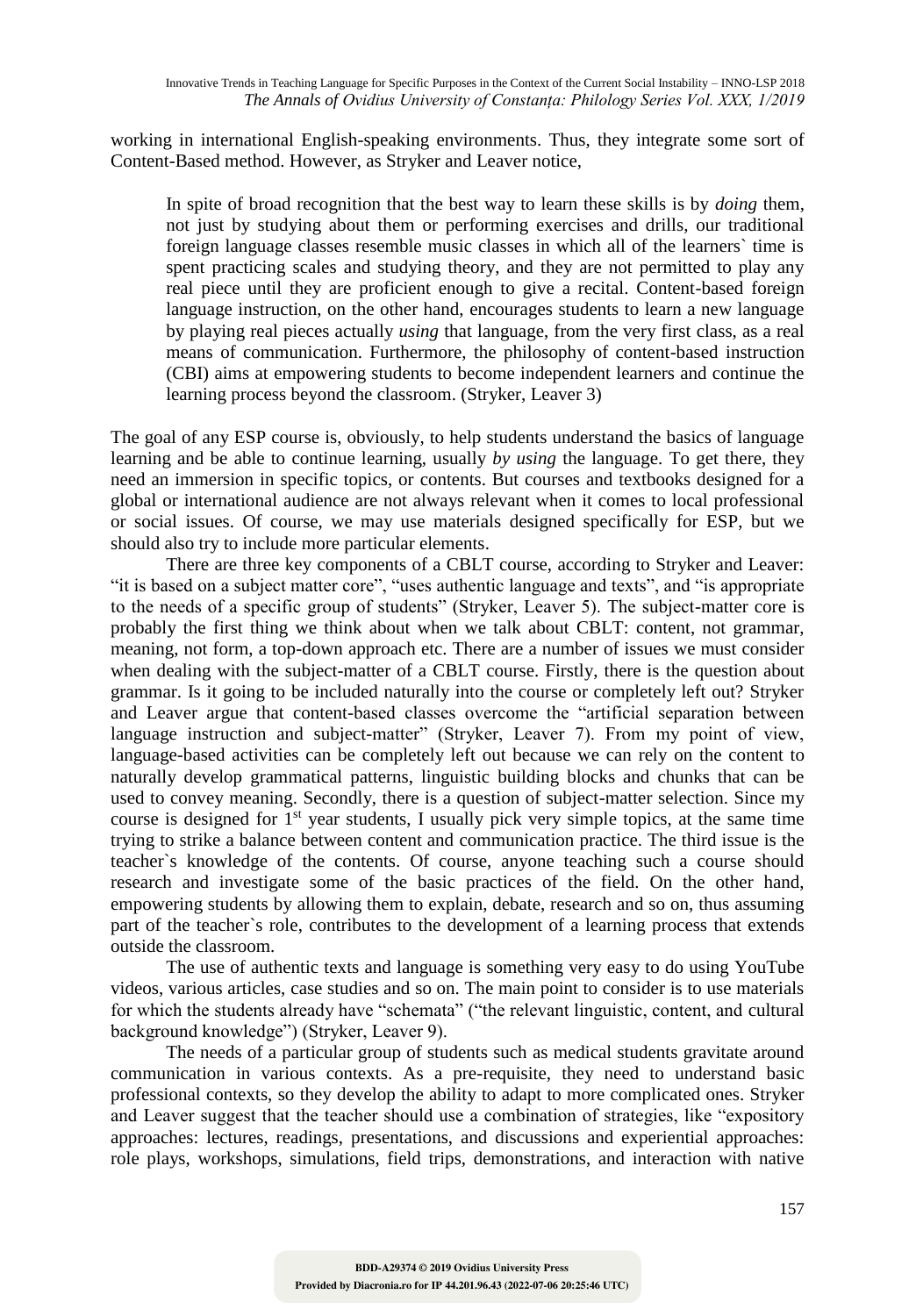speakers". Since we are confined to the classroom, not all of these strategies can be put to practice, but all of them are valuable if we keep in mind that a student-centered class does not necessarily mean that lectures, for instance, should be completely avoided (Stryker, Leaver 10).

The approach consists in three aspects of language teaching, three sets of objectives that I consider to be fundamental for future medical professionals. The first one is the cognitive aspect of communication skills. The second one refers to basic practical skills put to use in the field of Medicine, laying the foundation for understanding more advanced medical procedures and developing the skills that are needed to comprehend academic medical writing. The third is the development of empathy, an affective aspect. Thus, the general objective of this approach is the development of these three essential aspects.

Working in the field of Medicine also means having and/or exerting power over patients. Medical professionals are publicly seen as authority figures, and  $1<sup>st</sup>$  year students may be fascinated by that promise of power that comes with a medical degree. Contemporary medical practice established ethical principles to dissolve that power into cooperation between medic and patient, to empower the patient, who used to be merely a subject of medical authority. In today`s medical practice, the biomedical perspective has been largely superseded by the "person-centered care" model. Thus, I believe that it is extremely important to help the students understand that the current model in medical care includes not only biological factors, but also psychological, environmental and social ones, and promotes the treatment of "persons" as opposed to the treatment of medical conditions.

### **Communication skills**

It is crucial for medical students to understand that professional communication follows certain protocols. These protocols have been developed quite recently, from the 1960s onwards, to provide a structure for a new approach to medical practice, the "patient-centered" medicine. It includes concepts and practices such as "consent", "informed consent", the medical interview, "bedside manners" etc. Because most of the students have had very little, if at all, contact with the practical aspects of Medicine, I usually try to create a context to help them visualize the basic interaction between a medical professional and a patient. Roleplaying, for instance, can demonstrate the common practice of a structured medical interview consisting in various stages, including medical history-taking, an essential process which tries to obtain as much information as possible from a patient to help reach a diagnosis. Many medical schools adopted the Calgary-Cambridge model of medical communication, which they use to teach future medics patient-centered skills (Kurtz, Silverman 83-84).

The Calgary-Cambridge communication model can be demonstrated using video resources freely available on YouTube, for instance. Once students understand the guidelines of the model and are able to follow the stages (Harrison, Hart, Wass 161), it is useful to roleplay some scenarios using simple medical conditions and symptoms (using students` past interactions with the medical system as patients). It is also useful to help students understand the basic ethical principles behind the communication model.

"Consent" and "informed consent" are two of the cornerstones of contemporary medical practice. These are also legal requirements for medical communication and practice. Legally, consent is "authorization" of medical procedures by the patient. However, current medical patient-focused practice does not rely only on the agreement of the patient, on the patient's right to say "yes" or "no", it also tries to include the patient in the medical decisionmaking process. This approach is called "shared-decision making", and it requires the medical professional to present information about the signs, diagnosis and treatment alternatives to the patient. He/she will express preferences or issues with the specific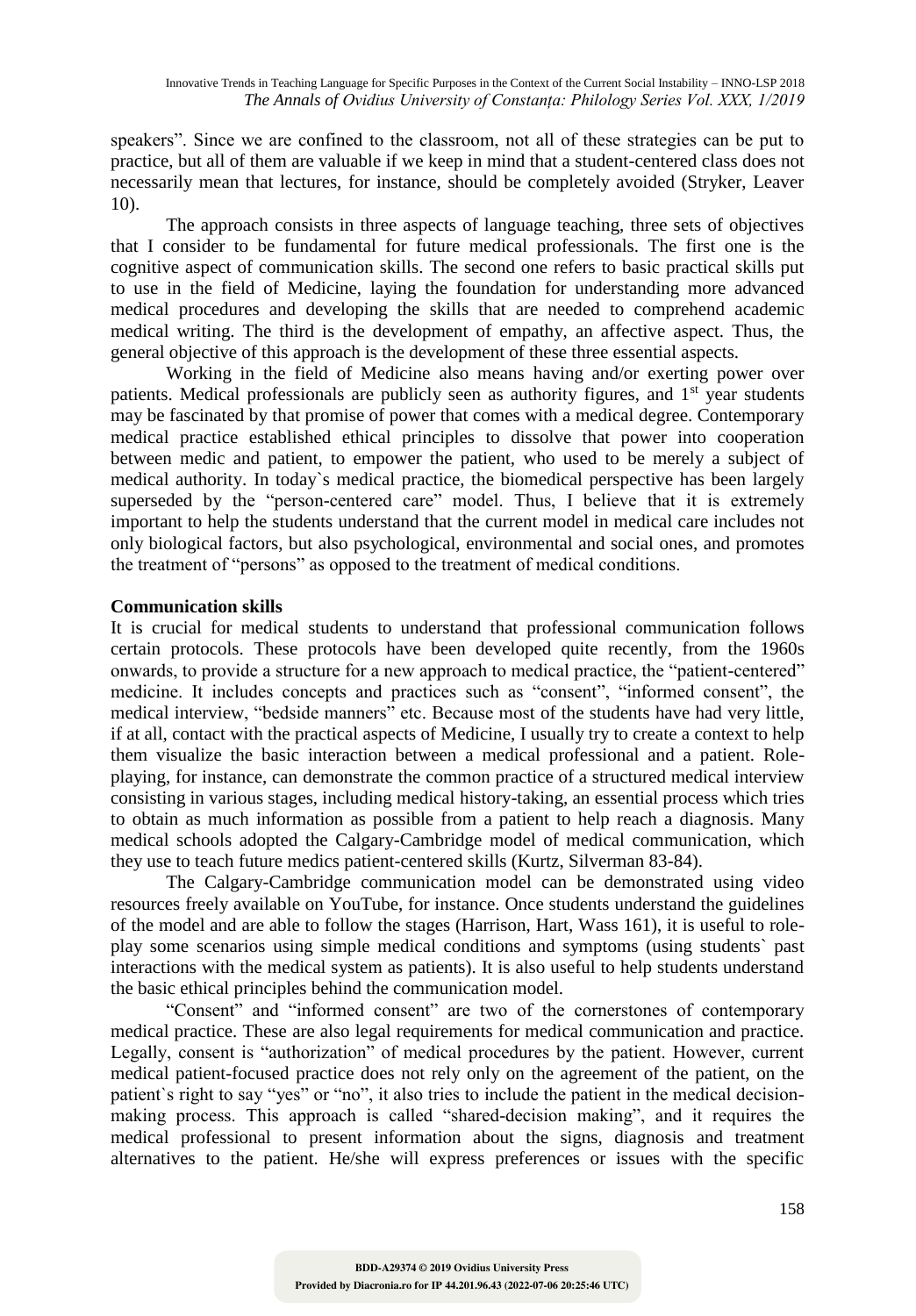treatment alternatives and then together, medic and patient, they will establish a management plan for that medical condition (including the "no treatment" option) (Berg, Appelbaum 15).

The Calgary-Cambridge model is essential for the understanding of medical communication in a patient-centered environment because it provides a clear structure for conversation. This is what makes it so appropriate for role playing activities. The questions are pre-determined, focusing on getting as much information as possible from the patient about aspects such as symptoms, past medical history, family history, social history etc. It also serves as a fine example of establishing rapport with the patient to aid the shared decision-making process.

Another strategy that I integrate in this approach is to have occasional debates on social medicine. In the introduction of *Social Medicine* journal, the editors quote Rudolf Virchow: "Medicine has imperceptibly led us into the social field and placed us in a position of confronting directly the great problems of our time" (The Editors 2). The editors also identify social medicine as an "interface" between clinical care and social criticism. Of course, social problems often become medical problems (The Editors 3) and, perhaps, vice versa. In Romania, homelessness, teenage pregnancy, poverty and other social issues affect clinical care in specific ways. The debates around these social issues try to raise students` awareness and to help them understand that they will not have to deal only with middle-class patients, but also with the poor and the socially marginalized, individuals who have the right to the same treatment.

An important part of communication skills development is the ability to use specific terms that describe the human body. Since the students have prior knowledge of anatomy and physiology, I use group assignments to explain the specific terminology in English. Groups of students are assigned a topic (e.g. the digestive system) and they deliver a presentation of the relevant anatomy and physiology of that topic to their colleagues. Firstly, this ensures that every student learns the basic terminology because they are already familiar with the extralinguistic reality of those systems. Secondly, it provides the opportunity for public speaking in a controlled and "safe" environment, i.e. in front of their peers. Thirdly, it offers the opportunity for debate over the terminology. From my point of view and for the purposes of a content-based ESP course such as this one, this strategy works better than the older translation method.

#### **Basic practical skills**

Obviously, Medicine is not just about communication models, interviews and medical histories. It is also a hands-on profession and maintaining proper communication with the patient during medical procedures is a very important part of the job. Since nothing is left to chance in the field of Medicine, even the simplest of medical procedures follow protocols and guidelines. During such a procedure, there are two aspects to take into account. The first one is instructing the patient to cooperate; the second one is technically performing the procedure.

To develop students` understanding of how things work in the context of a medical procedure, I use very simple examples, like intramuscular injections or intravenous catheterizations, which also allow me to use "Realia", real objects like syringes and peripheral IV catheters. For instance, eliciting the stages of an injection can turn into a brief debate. Once we identify the pre-procedure, procedure and post-procedure stages from a technical point of view, we can see that the medic or nurse needs the patient to cooperate and follow some instructions. Once again, role playing can be used to practice the relevant language.

Another strategy that may be used to develop this aspect of this approach to Medical English teaching is to assign some topics for the students to briefly research and present their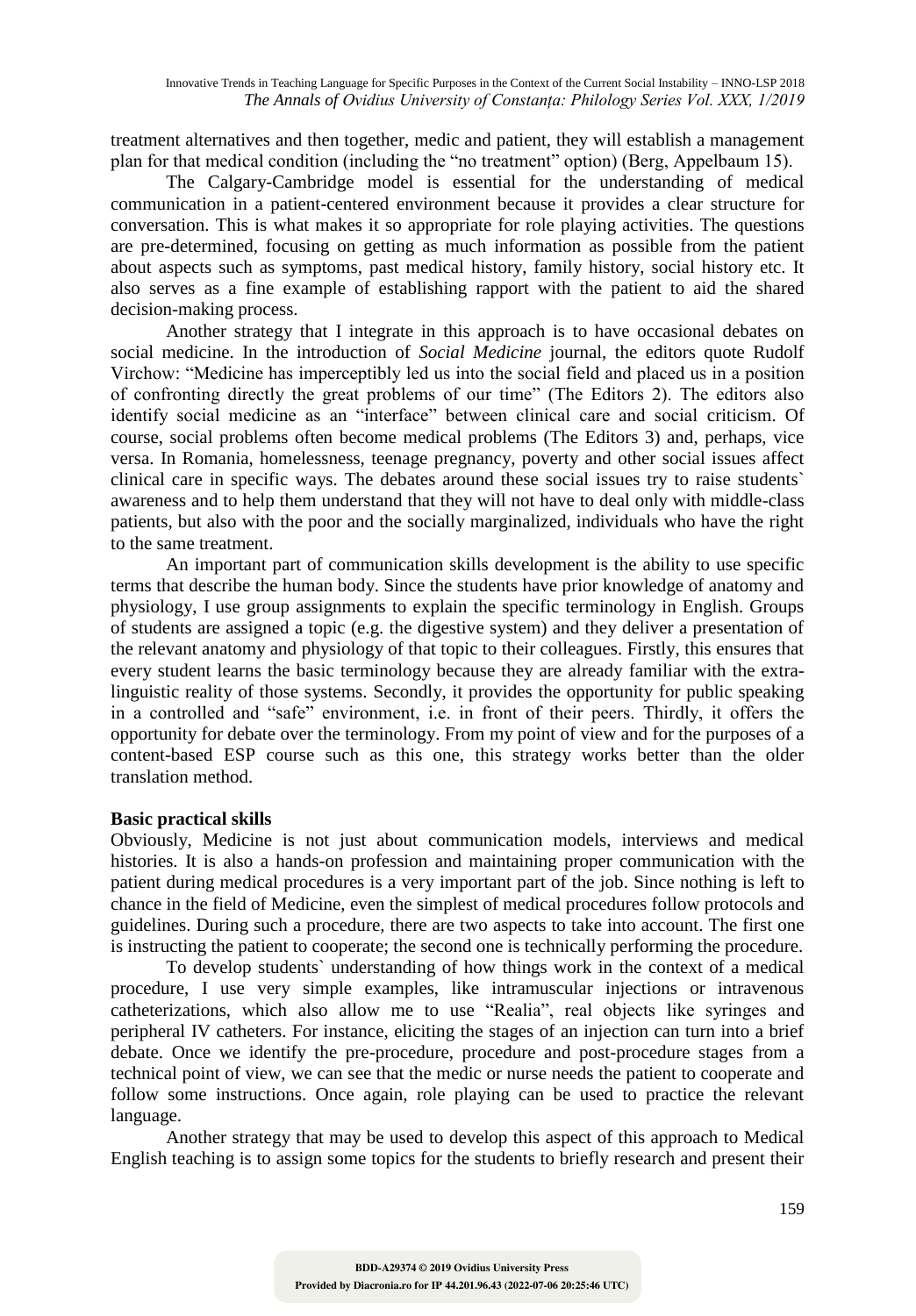findings to their peers. For instance, a group of students may research different types of injections and explain their particular uses and techniques in the form of a presentation. In addition to the cognitive factor, they also get to practice patient-doctor communication. Of course, if the procedures are more complicated, like different kinds of surgical operations, they still follow the same protocols, basic rules and guidelines.

Medical procedures are a good way to provide context for "bedside manners". In modern-day medical practice, the relationship between patient and doctor is central and, more often than not, it defines the evolution of the patient`s condition (Shannon 1218). The socalled "narrative medicine" is promoted today as a means to establish and develop the patient-doctor relationship around communication of stories:

The self is the physician`s most important therapeutic tool, for the healing that comes from sitting by a patient, leaning forward and listening fully – without interruption or ready judgment – often goes beyond any cure. While listening for the nuances of a patient`s story, to what the body – and person – are saying, a relationship of authenticity and trust begins. It is a relationship which may also require the physician to make himself transparent, to move beyond the white coat to a shared, frail humanity – to be 'seen', so that in turn, he may 'see' ever more clearly. (Shannon 1218)

This approach does away with the strictly biomedical point of view in favor of a "holistic" bedside communication.

### **Affective skills and empathy**

Perhaps this aspect of the medical profession is often overlooked in some parts of the world, but providing reassurance to the patient, being empathetic and, generally speaking, treating the patient as an individual, as a person, and not as a medical condition or a damaged organ is extremely important in contemporary medical practice.

In that famous book, *Birth of the Clinic*, French historian Michel Foucault explained that the development of the medical institution (the "clinic", the teaching hospital, but also the methodology) in the  $18<sup>th</sup>$  century created a "medical gaze", a specific way of looking at bodies from a medical perspective (Foucault 131). The "medical gaze" operated by reducing individuals to systems, organs, tissues and diseases. Obviously, this is the "traditional" biomedical approach. As we have already seen, contemporary medical practice is trying to promote a "holistic", integrated approach to medical communication, to re-establish the fact that the patient is not simply a "disease", but a real person.

Empathy is one of the relevant traits of a medical professional, and many medical schools have included activities to develop their students` empathy. However, there is no universally accepted definition of empathy. On the one hand, empathy might be defined as "emotional contagion based on unconscious mimicry". On the other hand, it can also be defined as "the ability to accurately infer another person`s thoughts and feelings" or as "a complex affective-inferential process that often translates into prosocial behavior" (Decety, Ickes vii-viii). Empathy can also be explained as a neurological process (even if the human "mirror neurons" have yet to be explored).

Clinically speaking, medical professionals have had two approaches to their patients` conditions from an affective point of view (Halpern 15). The first one is the so-called "detached concern"; it is the strictly biomedical, rigid attitude of a medical professional who treats his or her patient as part of the job, without any interest in "narrative medicine" or any other form of elaborate patient-doctor relationship. The other one is a sympathetic attitude of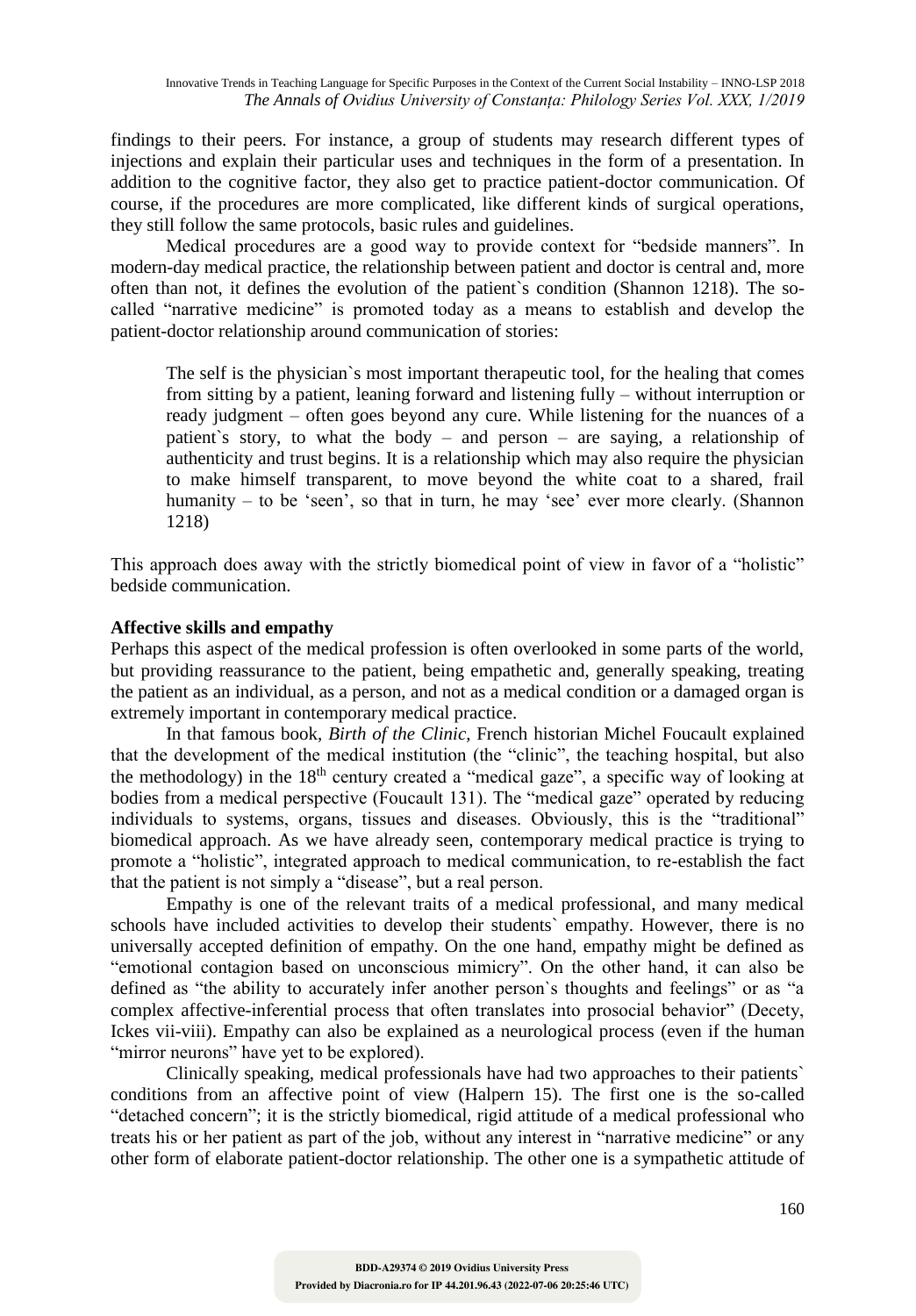affective merging with the patient`s condition. Clinical empathy has been promoted as a kind of balance between these two extremes, and has been recognized as an essential factor in the medical process. Clinical empathy has been described as "the idea of participating in another`s experience […], the ability to resonate allows the curious physician to use her imagination" (Halpern 85).

In *From Detached Concern to Empathy* the author, Jodi Halpern, presents a model of empathy as "emotion-guided imaging." (Halpern 129). To develop this trait in students and medical professionals is to make them curious about other people:

One key path to cultivating empathy is to help students develop and retain their engaged curiosity about other people`s distinct experiences. A sense of knowing too much too soon about patients will impede this process. This openness is very difficult for doctors to achieve […] (Halpern 129)

Since a medical student or a physician (or anyone else) is unable to force him/herself to be more empathetic, this trait needs to be developed using some strategy. Halpern suggests engaging curiosity, which means a strong impulse to communicate with the patient about his or her experience of the illness. As we have already seen, this story-telling process creates a relationship between patient and doctor that is more efficient:

One approach to teaching empathy, inspired by Rita Charon and others teaching in medical schools, is to have medical students write, in addition to the typical medical history, a narrative of the illness from the patient`s perspective. Charon has also worked with physicians by having them write narratives of their most troubling encounters with patients. The physicians felt that such practices build empathy and an awareness of ethical complexity. (Halpern 130-131)

In the classroom, we have no direct contact with real-life patients, but we do have our prior interactions with the medical system to provide us with examples of empathy or lack thereof. Thus, the strategies that I use to try and develop empathy revolve around debate topics of social medicine, for instance. Homelessness, poverty and so on are not choices that people make, but they do bear a social stigma. Being part of the LGBT+ community, being an alcoholic or drug-addict also means that one is socially marginalized. Most medical students come from relatively affluent middle-class families, so they will naturally avoid these marginalized groups. But, as future medical professionals, they need to understand that medicine is or should be universal and marginalized individuals are often in need of medical care and do not always receive it because of their social status. No matter how much we try to sugarcoat things, there is a very strong bond between social marginalization and access to medical care. Social medicine confirms that specific groups suffer from or at higher risk of developing specific medical conditions. By discussing what those medical conditions might be, what are the circumstances in which they develop, what do the socially marginalized individuals feel when they interact with the medical system or when they are refused medical attention, students develop a non-judgmental attitude and become if not more empathetic, at least more aware of the social issues and their impact on the medical field.

One group of patients that is socially stigmatized is that of the mentally ill. Marginalization of the mentally ill is a process society has yet to deal with. Usually, I include a mini-lecture on the history of mental illness and the way it was interpreted throughout (mostly) Western history. In so doing, I try to help the students accept the fact that the social stigma of the mentally ill, even if it is a historical one, should be lifted. It is difficult to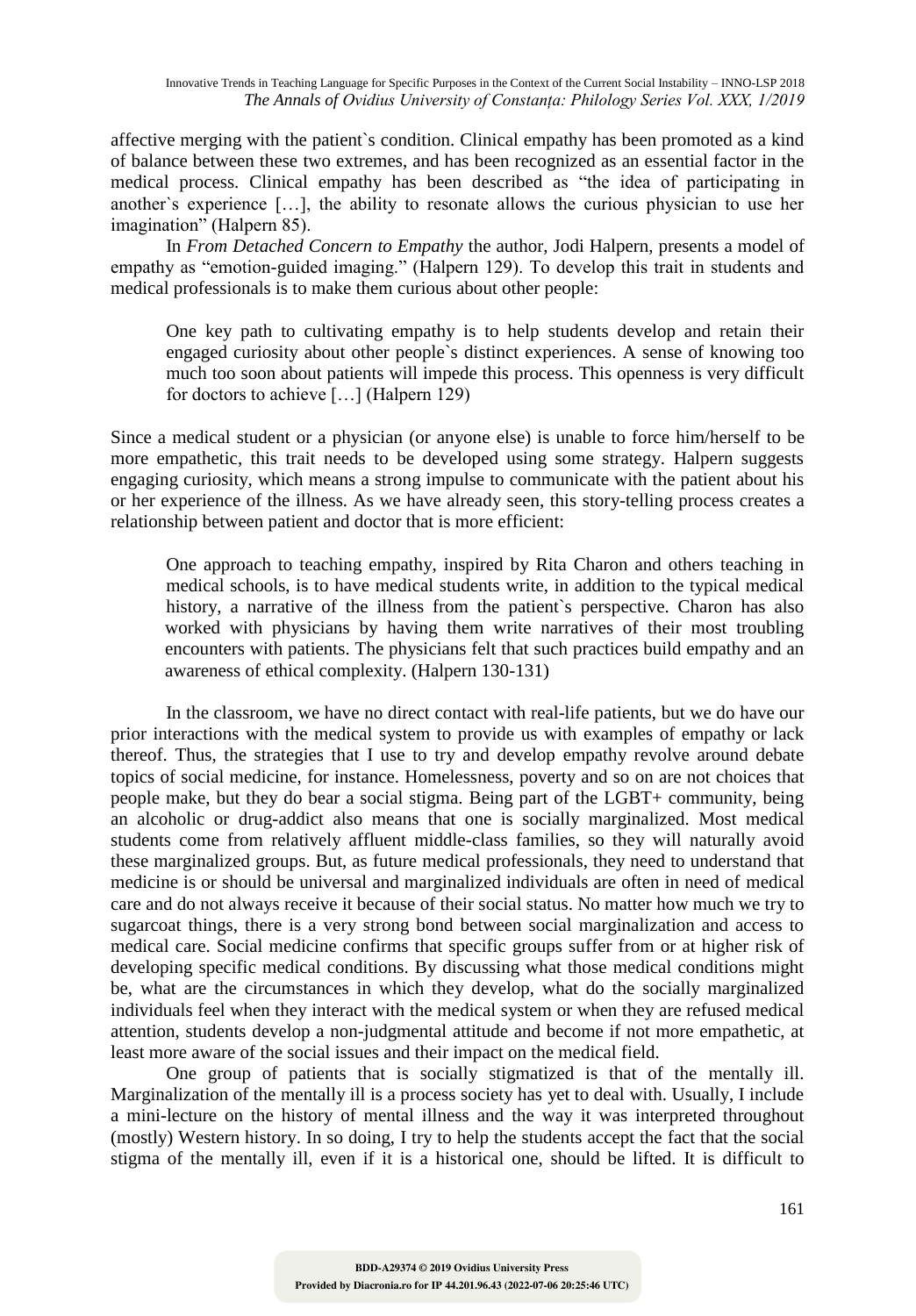change a tradition that treated the socially marginalized as "untouchables", and the development of empathy is key to that change.

Other strategies that I use to help develop empathy in students include giving a personal example of being empathetic. We do not yet have hard evidence on the existence of a "mirror neural system" that might explain empathy, but we do know that positive environments will trigger positive emotions and positive attitudes. Apart from maintaining a positive classroom environment, I also offer personal stories and examples from my own private experience with the medical system in order to encourage the students to do the same and create a sort of "narrative interaction".

The group projects are a very good way to develop affective skills. Students need to work as a team, to cooperate, and to surpass the internal competition of medical school procedures. Cooperation and socialization for collaboration are skills that one learns and develops. The group projects allow them to understand what it is like to work with others and the social dynamics involved in group activities. During the debates, I encourage them to express their own feelings and thoughts, but I also use the "devil`s advocate" strategy to show them multiple points of view so they can relate to other persons` experiences.

As we have seen, my approach to teaching Medical English to  $1<sup>st</sup>$  year students focuses on the contents, not just on linguistic learning and practice, but also on a wider skillset that medical professionals need to have in order to properly interact with patients, colleagues and so on. Taking into account various theories such as "narrative medicine" and "social medicine", my approach strives towards an understanding of the medical field and of medical processes that is not limited to the traditional biomedical perspective. It integrates various other perspectives, both old and new, some of them even ancient, which are used in contemporary medical schools.

Finally, I would like to add one more idea that my approach has yet to turn into practice. According to recent research, engaging medical students in humanities-related topics is beneficial for the development of empathy and other affective skills like selfreflective awareness (Graham et al.). Practically speaking, exposing and training medical students in arts and literature enhances the likelihood of them being better medical professionals. Of course, the Medical English class, whatever freedom of content it may assume, still needs to train students in medical communication and there is usually no time for such "eccentricities". However, if the voices of those researchers that are both defending the humanities in the current academic landscape and trying to help educate better medical professionals (and maybe also lawyers, engineers etc.) will be heard, an integration of these educational practices in the curriculum will be most welcomed.

Some programs have even tried to develop professional skills in the field of Medicine using arts. In the United States, there have been recent developments in an academic field called "medical humanities", that is, art-based programs in the curricula of medical schools, organized around workshops. One example would be *Performing Medicine*, which aims to develop skills such as "physical awareness, stamina, calmness, balance, concentration, voice skills, interpretation of a story, readiness for action, listening, observation, timing, confidence and flexibility" (de la Croix et al. 2011). For instance, *Performing Medicine* takes roleplaying one step further by actually teaching students to "act" as doctors, helping them "to cope with difficult patients, colleagues and examiners" (de la Croix et al. 1095). Students are taught techniques for overcoming anxiety and building up confidence. During the program, students have been encouraged to focus on others through art and stories, thus developing empathy. Also, they have been trained to understand the importance of all aspects of communication, like non-verbal communication, voice, identifying emotions and so on. One